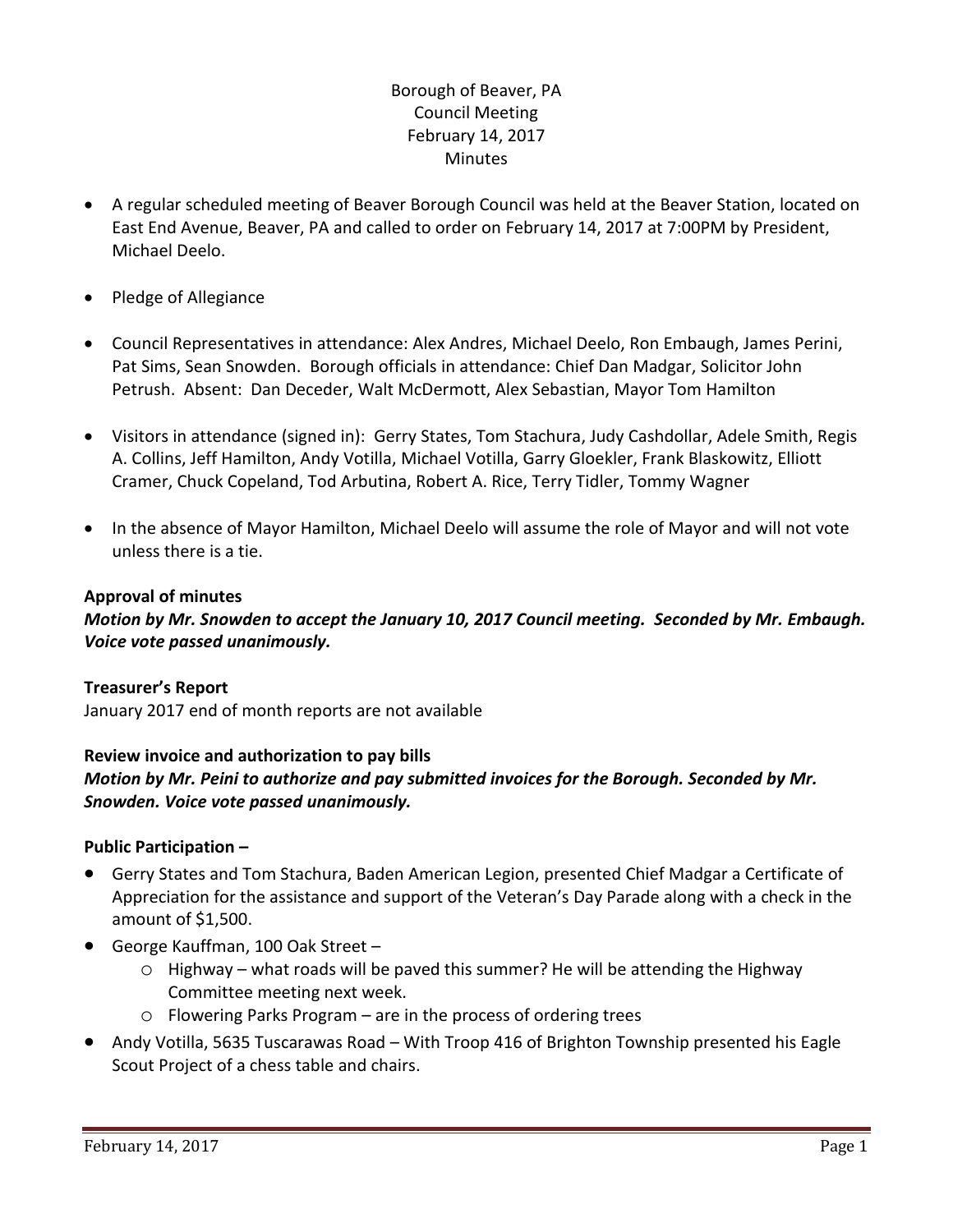- o Mr. Madgar stated he and Mr. Regis Collins still need to determine the location the chess tables will be located
- o *Motion by Mr. Embaugh that Beaver Borough Council authorize construction of a chess table and chairs to be placed in one of the central parks and to be built by Andrew Votilla for his Eagle Scout project. Seconded by Mr. Snowden. Voice vote passed unanimously.*

# **Reports – Commissions**

**Council of Governments (COG) –** No report

**Business District Authority –** No report

**Civil Service Commission –** No report

### **Zoning Hearing Board (ZHB) –** Reported by Mr. Sprecker

Two variance requests will be scheduled in the future

- o First Presbyterian Church
- o Wendy's

### **Planning Commission –** Reported by Mr. Rice

Reviewed the December 19, 2015 and January 15, 2017 meeting minutes and 2016 Annual Report enclosed in council packet

### **Tree Commission –** Reported by Frank Blaskowitz

Reviewed the November 26, 2016 and January 23, 2017 meeting minutes enclosed in council packet

### **Code Enforcement Officer Report –**

January 2017 report enclosed in council packet

### **Historic Architectural Review Board (HARB) – Reported by Mr. Rice**

- Reviewed the 2016 Annual Summary of Activities enclosed in council packet
- Requesting a Historic Preservation Officer who carries out the administrative duties including receiving and properly processing all permit applications involving demolition as the ordinance requires
- Requesting an appointment of a Council member to serve on a steering committee

### **Municipal Authority –** Reported by Mr. Sims

January 18, 2017 Reorganization Meeting minutes and Regular Meeting minutes enclosed in council packet

## **Council Committee Reports**

**Public Safety –** Reported by Mr. Snowden

- The public meeting regarding drug awareness in in the final planning stages.
- Researching leasing vehicles verses purchasing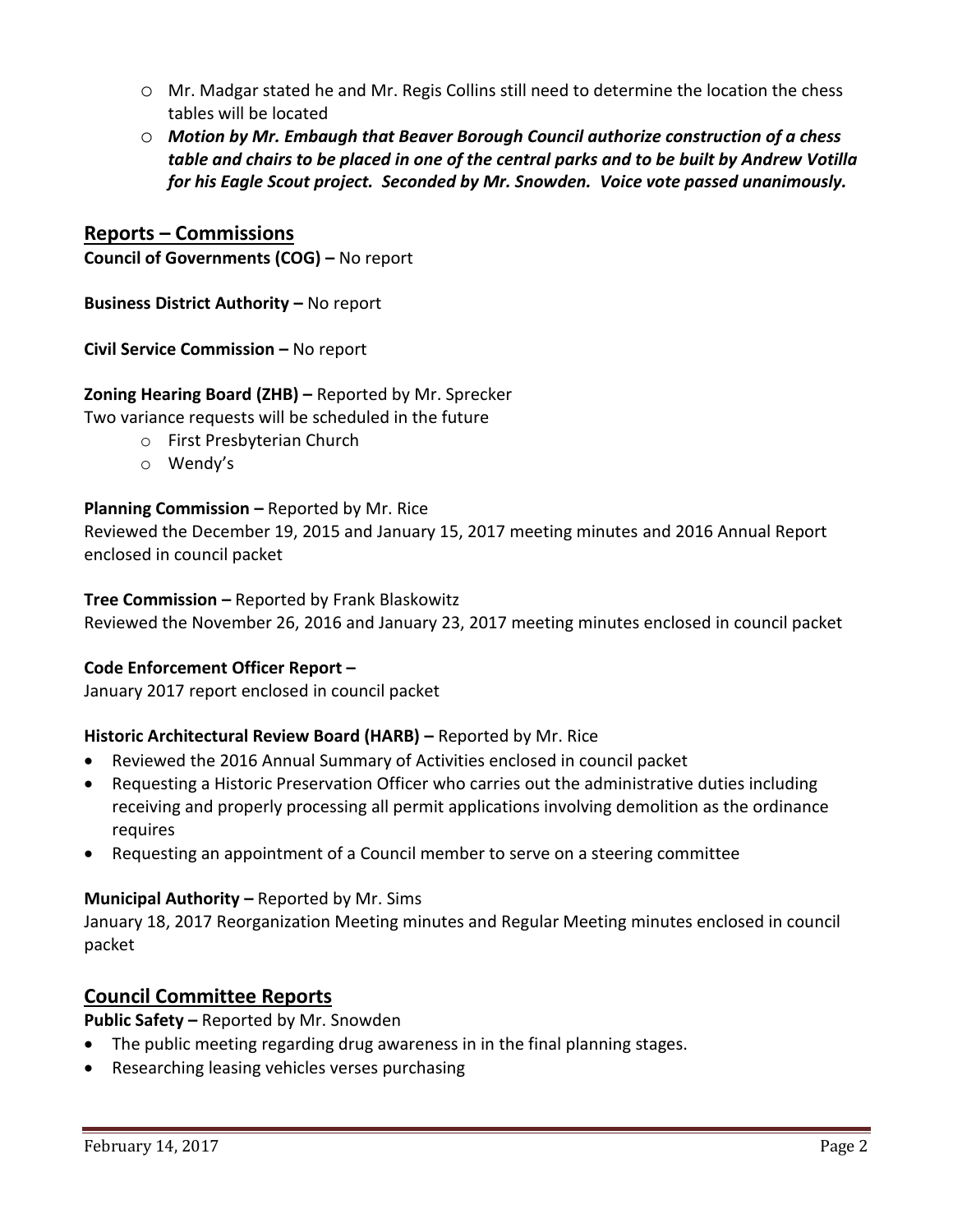Anyone who had business relations with Steel City Carpets are to contact the police department if their work was not complete.

**Finance –** Reported by Mr. Perini Report enclosed in council packet

**Highway –** No meeting in January

**General Government –** Reported by Mr. Andres January 24, 2017 meeting minutes distributed to council

**Code Enforcement –** Reported by Mr. Sebastian January/February 2017 meeting minutes enclosed in council packet

**Recreation –** Reported by Mr. Embaugh February 7, 2017 meeting minutes enclosed in council packet

# **Reports**

**Manager's Report –** Reported by Chief Madgar Reviewed the January 2017 report enclosed in council packet

**President's Report –** No report

**Mayor Hamilton - No report** 

**Police Chief Madgar – No report** 

**Fire Department –** No report

**Emergency Management Coordinator - No report** 

# **Borough Engineer –**

January 2017 monthly report enclosed in council packet

**Solicitor Petrush –** No report

## **Old Business**

**Motion – Proposed Ordinance relating to Health and Safety** *Motion by Mr. Embaugh that Beaver Borough Council adopt the attached proposed ordinance amending Chapter 10 of the Code of Ordinances, relating to Health and Safety, by adding a Part 3 relating to a Health Officer. Seconded by Mr. Snowden. Voice voted passed unanimously.*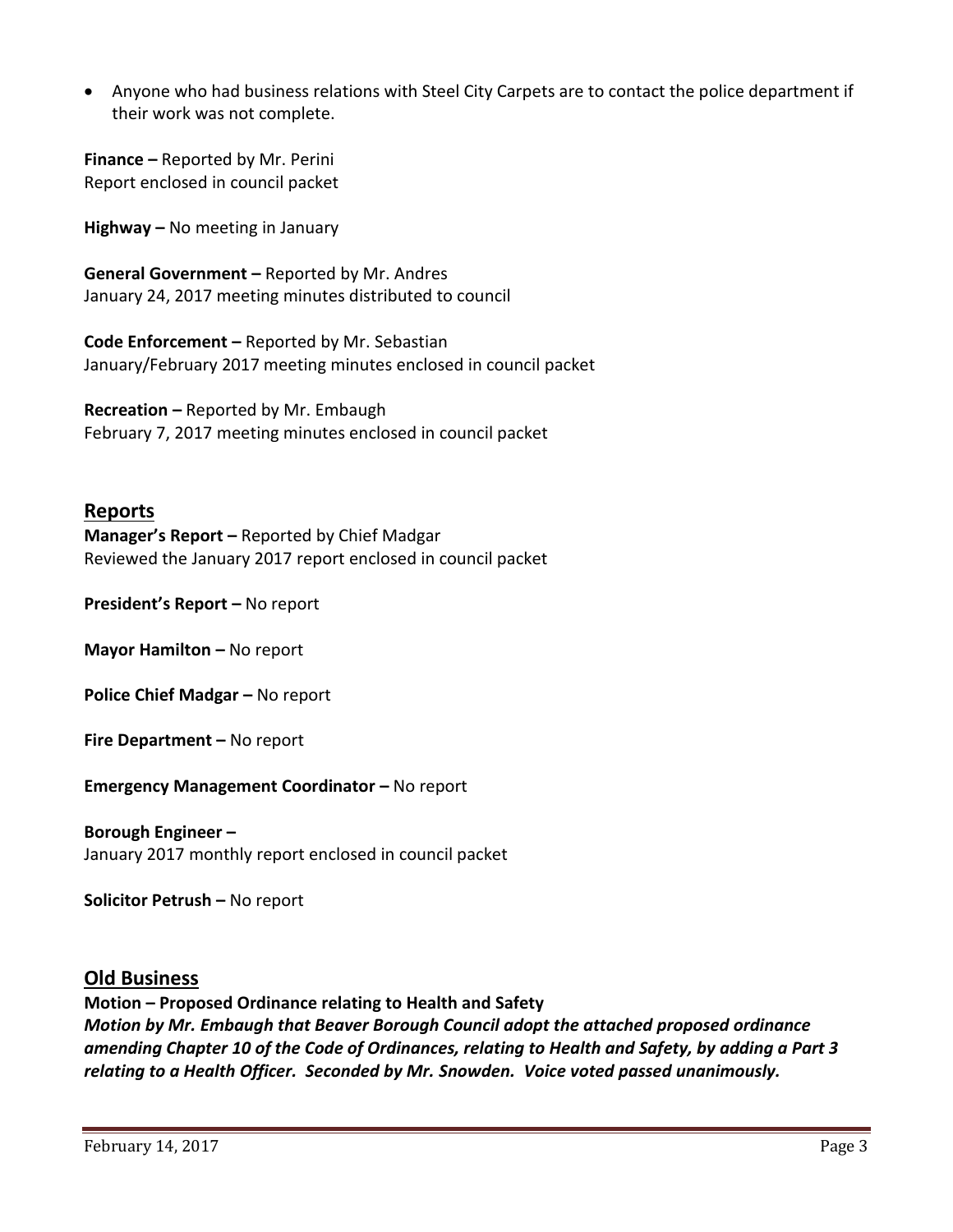# **New Business**

## **Motion – Shade Tree Commission member**

*Motion by Mr. Andres that Beaver Borough Council appoint Kevin Walker, 576 Beaver Street, Beaver, as a member of the Shade Tree Commission for a five year term effective immediately and appoint Don Hare as a student representative effective immediately. Seconded by Mr. Embaugh. Voice vote passed unanimously.*

**Motion – Beaver Area Heritage Foundation (BAHF) Concert in the Park funding** *Motion by Mr. Embaugh that Beaver Borough Council approve BAHF's request for \$3,000 to help fund the Concert in the Park scheduled for July 2017. Funds to be provided from the Festival Fund. Seconded by Mr. Perini. Voice vote passed unanimously.*

### **Motion – Change Zoning District**

*Motion by Mr. Sims that Beaver Borough Council direct the Borough Solicitor to create an ordinance for public presentation to change the following tax parcels from RC-2 district to R-1 district based on the Planning Commission recommendations from the December 19, 2016 meeting minutes:* 

- *255 Beaver Street – 14-003-0201.000*
- *265 Beaver Street – 14-003-0202.000*
- *275/285 Beaver Street – 14-003-0203.000*

*Seconded by Mr. Embaugh.* 

- Gerry Gloekler, 610 Western Avenue owner of 275/285 Beaver Street. His parents owned property since 1972, he took over the property in 1985. He has not received any notification of the zoning change. Wants to keep it zoned as commercial. Questioned why is this the only street being considered for a change?
- Mr. Deelo This is preliminary. If it is rezoned, his property would be grandfathered. Only if the property would be demolished or major changes, would the property be considered R1.
- Tod Arbutina, 4543 Dutch Ridge Road Planning Commission is an advisory committee. Why wasn't Mr. Gloekler advised of the consideration of change?
	- $\circ$  Mr. Deelo Unsure of why he was not aware of the consideration. However, if the motion passes all residents within a certain area will be notified of the public hearing.
- Louis Mckean, 265 Beaver Street His wife put the petition together. She took to everyone in the neighborhood but did not take to 275/285 Beaver Street since they were renters and not the owners. Primary concern is the property value of the area.
- Tommi Wagner 230 Beaver Street. Importance of reviewing that allows everyone to speak. Signed the petition since she is concerned with property values as well.
- Mr. Perini This process is being driven by a property owner concerned with property value.
- Mr. Rice Process started as an informal discussion. The Planning Commission asked for the concern to be put in writing.
- Mr. Andres stated he's concerned that not all property owners were notified.

*Roll call vote: Mr. Embaugh – Yes, Mr. Perini – No, Mr. Sims – Yes, Mr. Andres – No, Mr. Snowden – No. Motion failed on the indicated roll call vote, 2-3.*